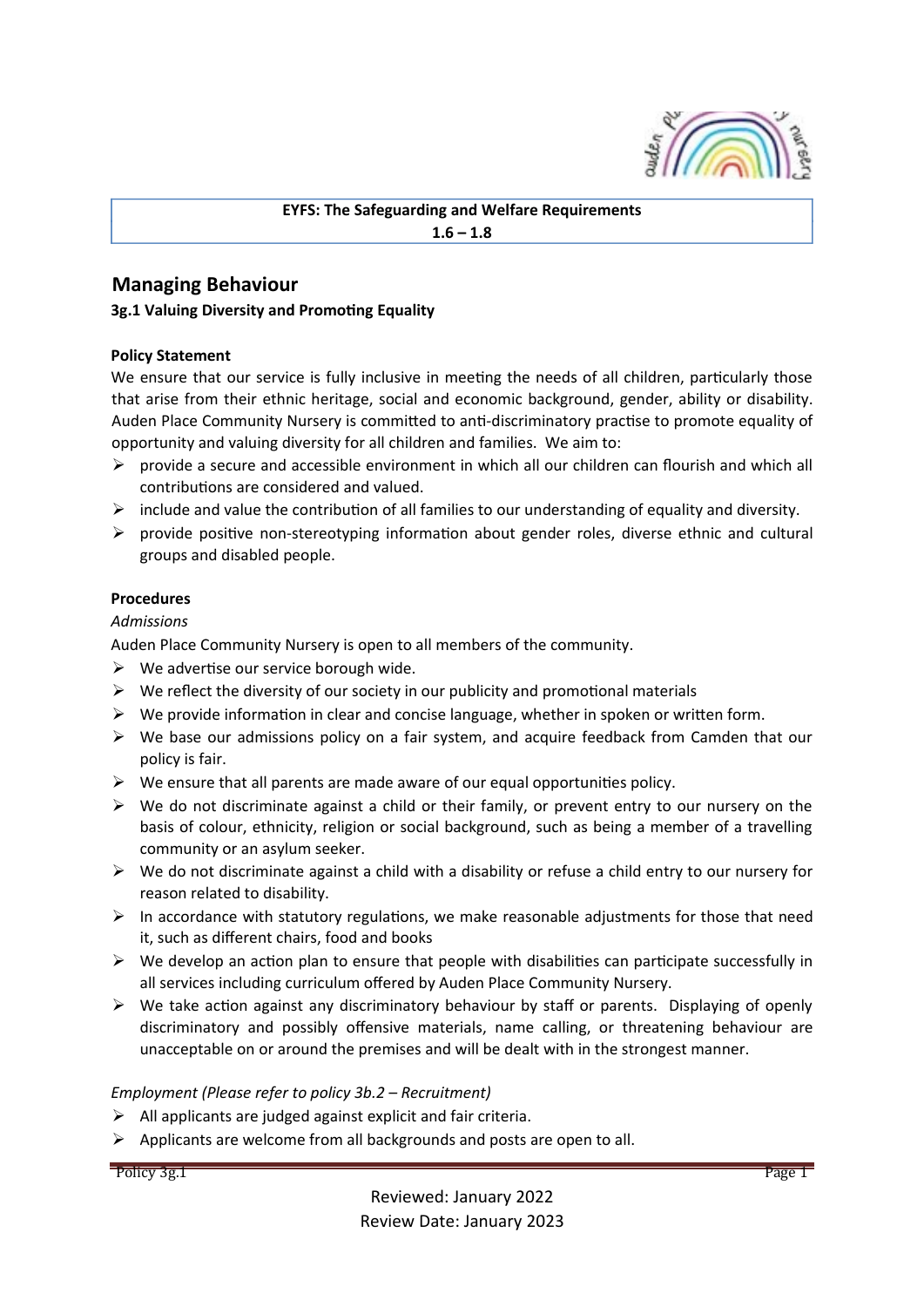- $\triangleright$  We monitor our application process to ensure that it is fair and accessible.
- $\triangleright$  All interviews are carried out by at least two people to ensure no favouritism or modifying *Training*
- $\triangleright$  We seek out training opportunities for staff to enable them to develop an anti-discriminatory and inclusive practise, which enables all children to flourish.
- $\triangleright$  We ensure that all staff are confident and fully trained in administering relevant medicines and performing invasive care procedures when these are required.
- $\triangleright$  We review our practice to ensure that we are fully implementing our policy for promoting equality, valuing diversity and inclusion.

# *Curriculum*

The curriculum offered at Auden Place Community Nursery encourages children to develop positive attitudes about themselves as well as other people who are different from themselves. It encourages children to empathise with others and to begin to develop the skills of critical thinking.

Our environment is as accessible as possible for all visitors and service users. If access to the nursery is found to treat children or adults less favourably then we make reasonable adjustments to accommodate the needs of disabled children and adults.

We do this by:

 $\triangleright$  Making children feel valued and good about themselves.

- $\triangleright$  Ensuring that children have equality of access to learning
- $\triangleright$  Making adjustments to the environment and resources to accommodate a wide range of learning, physical and sensory impairments
- $\triangleright$  Making appropriate provision within the curriculum to ensure each child receives the widest possible opportunity to develop their skills and abilities e.g. recognising the different learning styles of boys and girls.
- $\triangleright$  Positively reflecting the widest possible range of communities in the choice of resources.
- $\triangleright$  Avoiding stereotypes or derogatory images in the selection of books or other visual materials.
- $\triangleright$  Celebrating an environment of mutual respect and tolerance
- $\triangleright$  Differentiating the curriculum to meet the children's special educational needs
- $\triangleright$  Helping children to understand that discriminatory behaviour and remarks are hurtful and unacceptable.
- $\triangleright$  Ensuring that the curriculum offered is inclusive of children with special educational needs and children with disabilities.
- $\triangleright$  Ensuring that children learning English as an additional language have full access to the curriculum and are supported in their learning.
- $\triangleright$  Ensuring that children speaking languages other than English are supported in the maintenance and development of their home languages.
- $\triangleright$  We have a representative in each room 'Equality and Diversity Champion' who plan for festivals and landmarks to be celebrated and respected. These champions meet with the curriculum and room seniors to make sure that all festival and historical landmarks are recognised.
- $\triangleright$  We celebrate all religions and festivals, inclusive of Christmas, Diwali, Hanukkah, Chinese New Year amongst others.

# *Valuing Diversity in Families*

 $\triangleright$  We welcome and celebrate the diversity of family lifestyles and work with all families